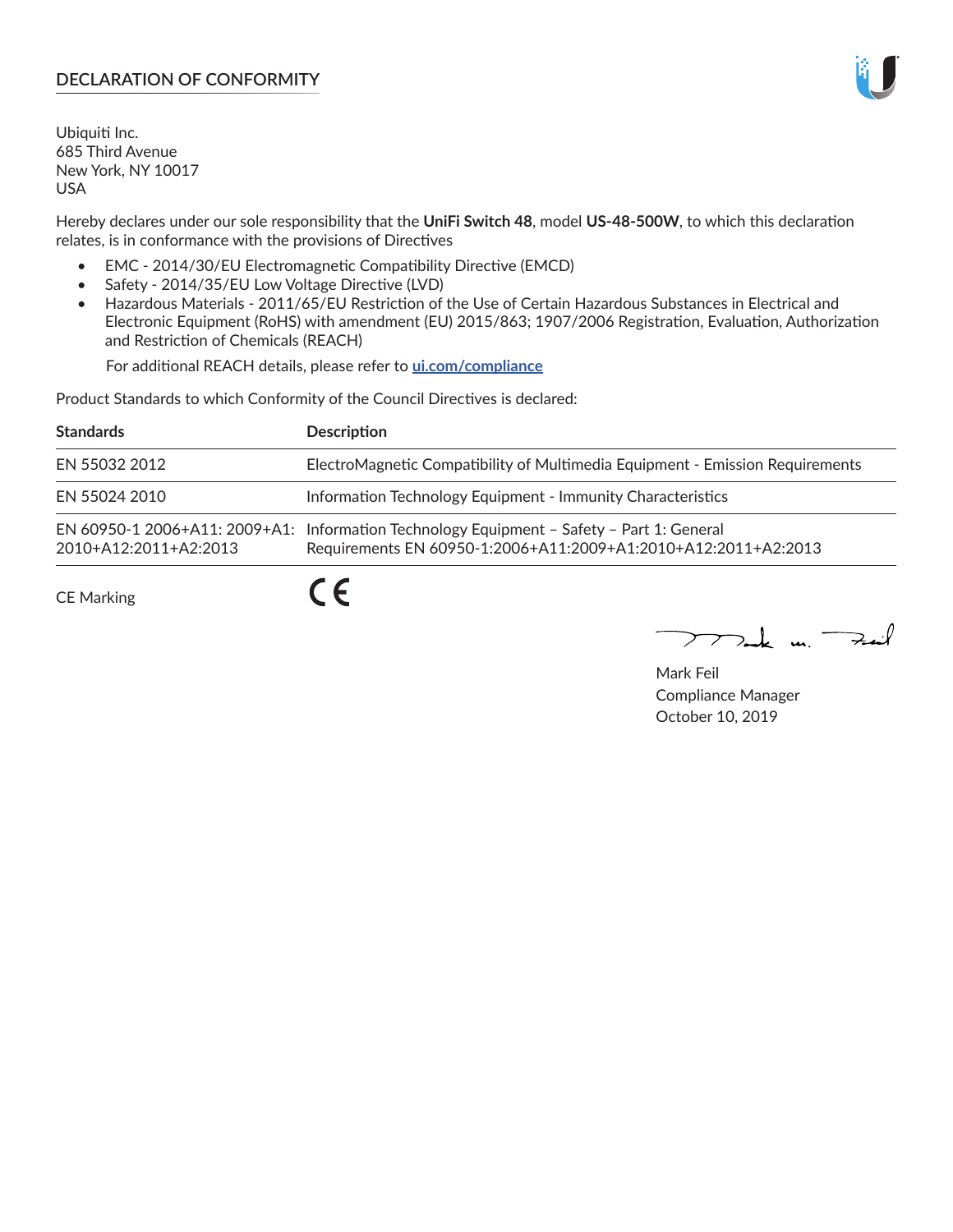# **DECLARATION OF CONFORMITY**



## **български** [Bulgarian]

С настоящото Ubiquiti декларира, че това устройство US-48-500W е в съответствие със съществените изисквания и други приложими разпоредби на Директиви 2014/30/ЕС, 2014/35/ЕС.

## **Hrvatski** [Croatian]

Ubiquiti ovim putem izjavljuje da je ovaj uređaj US-48-500W sukladan osnovnim zahtjevima i ostalim bitnim odredbama Direktiva 2014/30/EU, 2014/35/EU.

# **Čeština** [Czech]

Ubiquiti tímto prohlašuje, že toto US-48-500W zařízení, je ve shodě se základními požadavky a dalšími příslušnými ustanoveními směrnic 2014/30/EU, 2014/35/EU.

## **Dansk** [Danish]

Hermed, Ubiquiti, erklærer at denne US-48-500W enhed, er i overensstemmelse med de væsentlige krav og øvrige relevante krav i direktiver 2014/30/EU, 2014/35/EU.

## **Nederlands** [Dutch]

Hierbij verklaart Ubiquiti, dat deze US-48-500W apparaat, in overeenstemming is met de essentiële eisen en de andere relevante bepalingen van richtlijnen 2014/30/EU, 2014/35/EU.

### **English**

Hereby, Ubiquiti, declares that this US-48-500W device, is in compliance with the essential requirements and other relevant provisions of Directives 2014/30/EU, 2014/35/EU.

## **Eesti keel** [Estonian]

Käesolevaga Ubiquiti kinnitab, et antud US-48-500W seade, on vastavus olulistele nõuetele ja teistele asjakohastele sätetele direktiivide 2014/30/EL, 2014/35/EL.

### **Suomi** [Finnish]

Täten Ubiquiti vakuuttaa, että tämä US-48-500W laite, on yhdenmukainen olennaisten vaatimusten ja muiden sitä koskevien direktiivien 2014/30/EU, 2014/35/EU.

### **Français** [French]

Par la présente Ubiquiti déclare que l'appareil US-48-500W, est conforme aux exigences essentielles et aux autres dispositions pertinentes des directives 2014/30/UE, 2014/35/UE.

# **Deutsch** [German]

Hiermit erklärt Ubiquiti, dass sich dieses US-48-500W Gerät, in Übereinstimmung mit den grundlegenden Anforderungen und den anderen relevanten Vorschriften der Richtlinien 2014/30/EU, 2014/35/EU befindet.

# **Ελληνικά** [Greek]

Δια του παρόντος, Ubiquiti, δηλώνει ότι αυτή η συσκευή US-48-500W, είναι σε συμμόρφωση με τις βασικές απαιτήσεις και τις λοιπές σχετικές διατάξεις των οδηγιών 2014/30/EE, 2014/35/EE.

### **Magyar** [Hungarian]

Ezennel Ubiquiti kijelenti, hogy ez a US-48-500W készülék megfelel az alapvető követelményeknek és más vonatkozó 2014/30/EU, 2014/35/EU irányelvek rendelkezéseit.

### **Íslenska** [Icelandic]

Hér, Ubiquiti, því yfir að þetta US-48-500W tæki er í samræmi við grunnkröfur og önnur viðeigandi ákvæði tilskipana 2014/30/ESB, 2014/35/ESB.

### **Italiano** [Italian]

Con la presente, Ubiquiti, dichiara che questo dispositivo US-48-500W, è conforme ai requisiti essenziali ed alle altre disposizioni pertinenti delle direttive 2014/30/UE, 2014/35/UE.